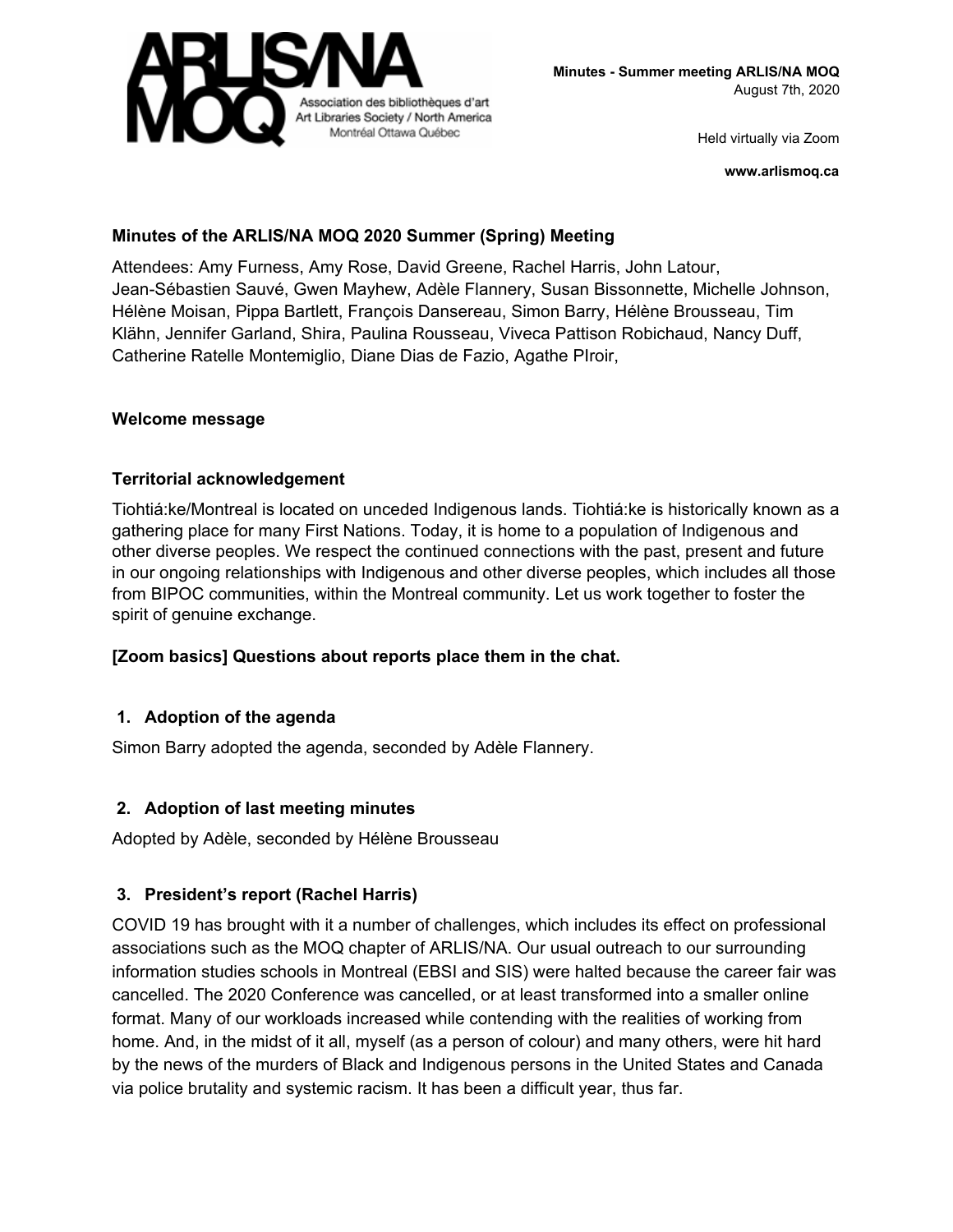

**Minutes - Summer meeting ARLIS/NA MOQ** August 7th, 2020

Held virtually via Zoom

**www.arlismoq.ca**

Despite the challenges of the year, the online environment has also brought many of us together. Monthly meetings within the executive team, which includes exec members located in Ottawa, Montreal, Quebec, has been made easier by zoom. Inter-chapter communication and networking has been made easier. On this front, we look forward to meeting and greeting ARLIS ONTARIO in the later part of today. MOQDOC's exquisite new online platform is particularly well suited for virtual publications, for statements of inclusivity, such as the one that we released, and much more. The virtual environment has indeed facilitated the way that information organizations across North America are fighting the good fight against systemic racism, which raises the question of how can we within ARLIS MOQ do more? This is something that we can talk more about at the 3:00pm portion of the day.

For the purposes of this business meeting, the main thing that I want to highlight is the privilege of working with such a dedicated team within the exec and its subcommittees. You are making it possible for our chapter to continue to thrive within its annual activities. Thank you to Vice President David Greene for sharing the organization of our biannual meeting. Thank you for the translation support from Hélène Moisan (our secretary), and for additional insights from Amy Rose (our membership secretary), Adèle Flannery (our now official webmaster), and Agathe Piroir (our Treasurer). You are a fantastic team to work with! Within our subcommittees, François Dansereau is at the helm of our MOQDOC, our professional publication, which is running smoother than ever.I would also like to thank the work that Adèle who has long contributed to our website including the design front of the MOQDOC. On this note, the ARLISMOQ membership voted Adèle into the position of webmaster in February of 2020.

My objective for the remainder of my term as president during COVID 19 is to keep ARLIS MOQ afloat and thriving within the virtual space that we have all found ourselves in.

# **4. Vice president report (David Greene)**

Bonjour tout le monde! I'd like to first thank you all for taking time out of your busy schedules to join us in these unusual times at our first ever virtual chapter meeting. Merci d'être venus. Figuring out how to best translate our lively in-person meetings to an online environment has been a challenge, but we hope we've put together an agenda that sufficiently covers chapter business while still bringing the sense of camaraderie, discovery, and critical reflection that typically animates our in-person meetings.

It goes without saying that the first half of this year has been full of challenges, as Rachel has just alluded to. The irony of our struggle to get conference calling working properly for the first three monthly executive meetings in the pre-pandemic part of the year does not escape me suffice it to say, we've got that bit figured out now. In truth, with the members of the executive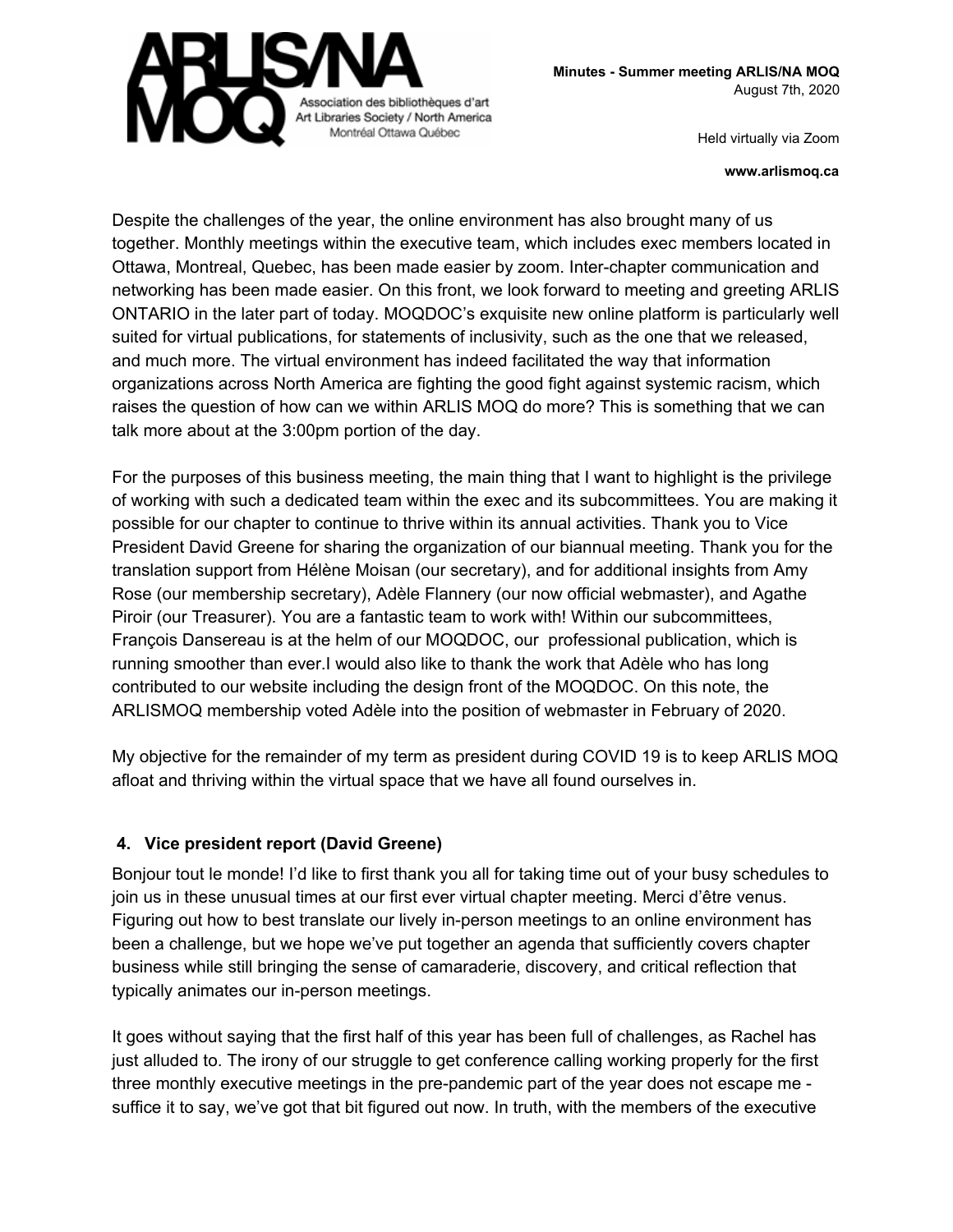

#### **www.arlismoq.ca**

spread across three cities, the online environment has been productive and efficient. It has been and continues to be a pleasure to work with my colleagues on the board to ensure that our chapter keeps chugging along in spite of the difficulties we all face.

In "normal" times, the role of the Vice President is primarily to shadow and assist the President in preparation for assuming the presidency in the following year. While the year thus far has been anything but normal with respect to shadowing and onboarding, the agility and creativity as well as the supportive and dedicated nature of this year's wonderful executive committee has me feeling confident in the continued success of our chapter with Rachel's leadership in 2020, and as I assume the presidency in 2021 in the lead-up to the Montreal conference. Looking forward to spending the day with you!

## **5. Treasurer report (Agathe Piroir)**

Nothing much happened during the last year. We made one payment to St. Louis to help for the conference. We made another payment for the website.

| ARLIS/NA MOQ - Rapport Trésorier                                             | Du 01 janvier au 1 aout 2020                                  |    |               |
|------------------------------------------------------------------------------|---------------------------------------------------------------|----|---------------|
| <b>OPENING SOLDE / BALANCE</b>                                               | le 1er janvier 2019                                           |    | \$3 102,41    |
| DÉPÔTS / Revenues                                                            |                                                               |    |               |
|                                                                              | Adhésion par/Membership from Arlis MOQ 2020                   | \$ | 210,00        |
|                                                                              | Adhésion par /Membership from Arlis NA 2019/2020*             | \$ | 253,50        |
|                                                                              | Inscription/Registration                                      |    |               |
|                                                                              | Dons/Donations                                                | \$ | 175,00        |
|                                                                              | Projet ponctuel/Special project                               |    |               |
| DÉPÔT TOTAL / Total Revenues                                                 |                                                               | \$ | 638,50        |
| <b>RETRAITS / Expenses</b>                                                   |                                                               |    |               |
|                                                                              | Bourses/Awards - Michelle Gauthier                            | \$ | ×,            |
|                                                                              | <b>Contributions ARLIS/NA ST Louis</b>                        | \$ | 100,00        |
|                                                                              | Dépenses /Activities expenditures<br>Meetings: Spring 2020 QC |    |               |
|                                                                              | Site web/Web hosting                                          | \$ | 218,07        |
|                                                                              | Frais Mensuels /Banking & Paypal Fees                         | \$ | 37,22         |
| <b>TOTAL DES RETRAITS / Total Expenses</b>                                   |                                                               | Ś  | 355,29        |
| <b>CLOSING SOLDE / BALANCE</b>                                               | APPOIR                                                        | \$ | 3 3 8 5 , 6 2 |
| Agathe Piroir, trésorier/treasurer                                           |                                                               |    |               |
|                                                                              |                                                               |    |               |
| *Le 253.50 englobe l'année 2019 et 2020, ils m'ont payé en un seul versement |                                                               |    |               |

Revenues for the year are from the memberships. 3387,03\$ (Paypal and bank account).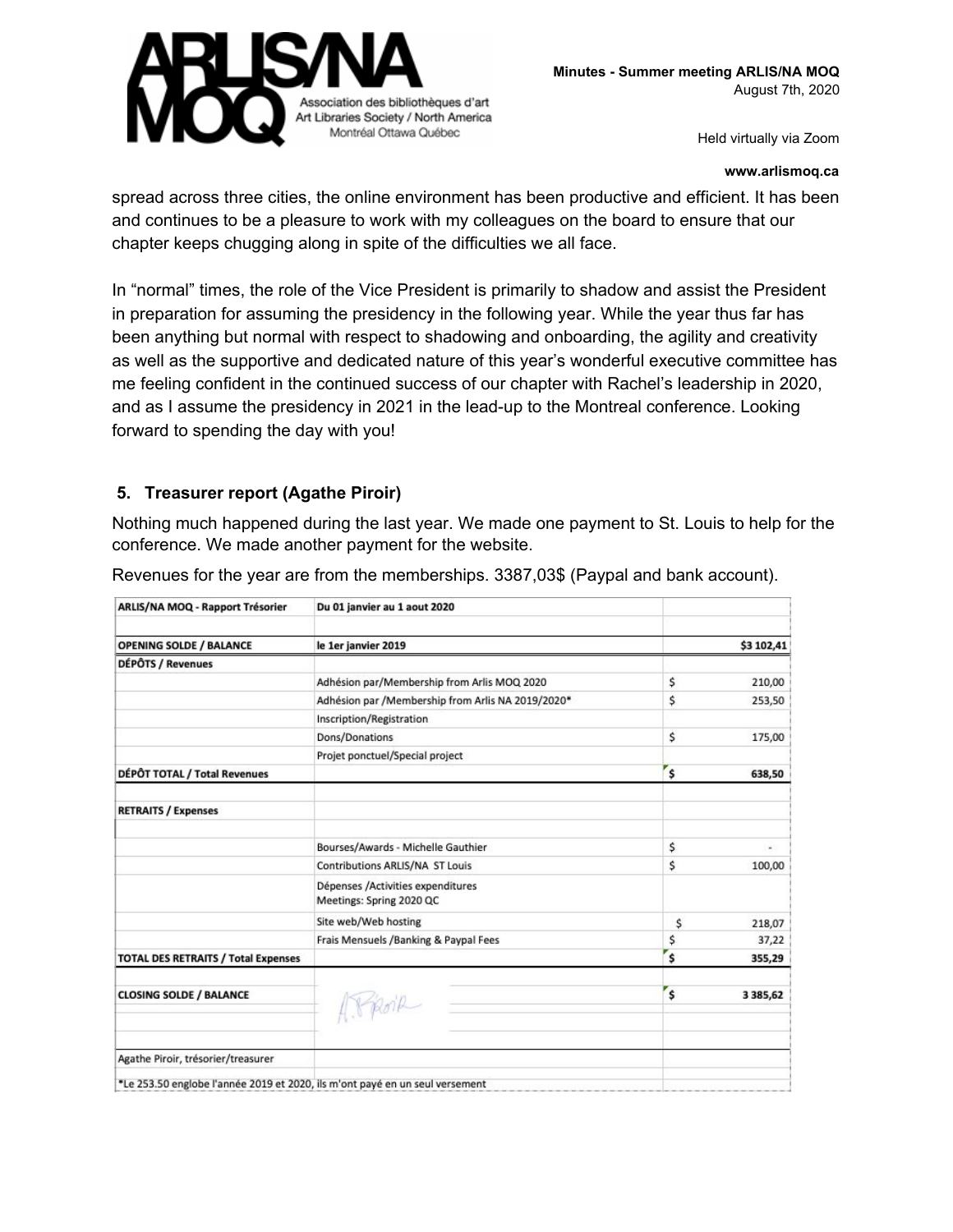

#### **www.arlismoq.ca**

Question from Hélène Brousseau : Is there more members now that we have a membership through ARLIS NA? Agathe received the second check of the year. Not many members come from there. We will talk more about it in our next biannual meeting.

#### **6. Secretary report (Hélène Moisan)**

My report will be short! In this first half as secretary, I have used time to better understand the executive committee and the task related to my role. It would have been a pleasure for me to greet you all in Quebec this spring. Thank you for being with us virtually today. As Rachel mentioned it earlier, Adèle still works closely with us, since the creation of the webmaster position, and it is my pleasure! I want to thank her for her help while I arrived at the committee. For the rest of the year, I wish to pursue the project that was proposed for the creation of a promotion kit for the workplace, with the help of my colleagues.

## **7. Membership report (Amy Rose)**

As of July 25, 2020, we have 32 members in good standing. Of these 32 members, 27 are renewals, and 5 are new members. This does represent a decrease in membership from the previous year, when we had 38 members at this time last year, and a total of 45 members at the end of the year. I believe the COVID-19 pandemic has had a substantial impact in this regard. Not only was our annual face-to-face Spring meeting delayed until today, but April's SIS-EBSI Information Studies Career Fair had to be cancelled. This is an event where we usually see a number of students become new members. Efforts were made to contact individuals who were members in 2019 but had not renewed in 2020, but we've had several former members move to different cities or retire.

It is hoped that in 2021, on-campus events will resume and we will once again be able to reach out to students at the Montreal career fair. I would also like to investigate opportunities at the University of Ottawa.

This was the first year a bundled membership with ARLIS NA and ARLIS MOQ was offered, and 11 members took advantage. Ten of these were renewals, and so the hoped-for attraction of new MOQ members who had previously only been ARLIS NA members did not really happen. There is still one year remaining of the 2-year trial period for this bundling, at the end of which we will revisit any possible benefits to us. If you have any questions or concerns regarding the bundled membership, please do not hesitate to get in touch with me directly at [arose@gallery.ca.](mailto:arose@gallery.ca)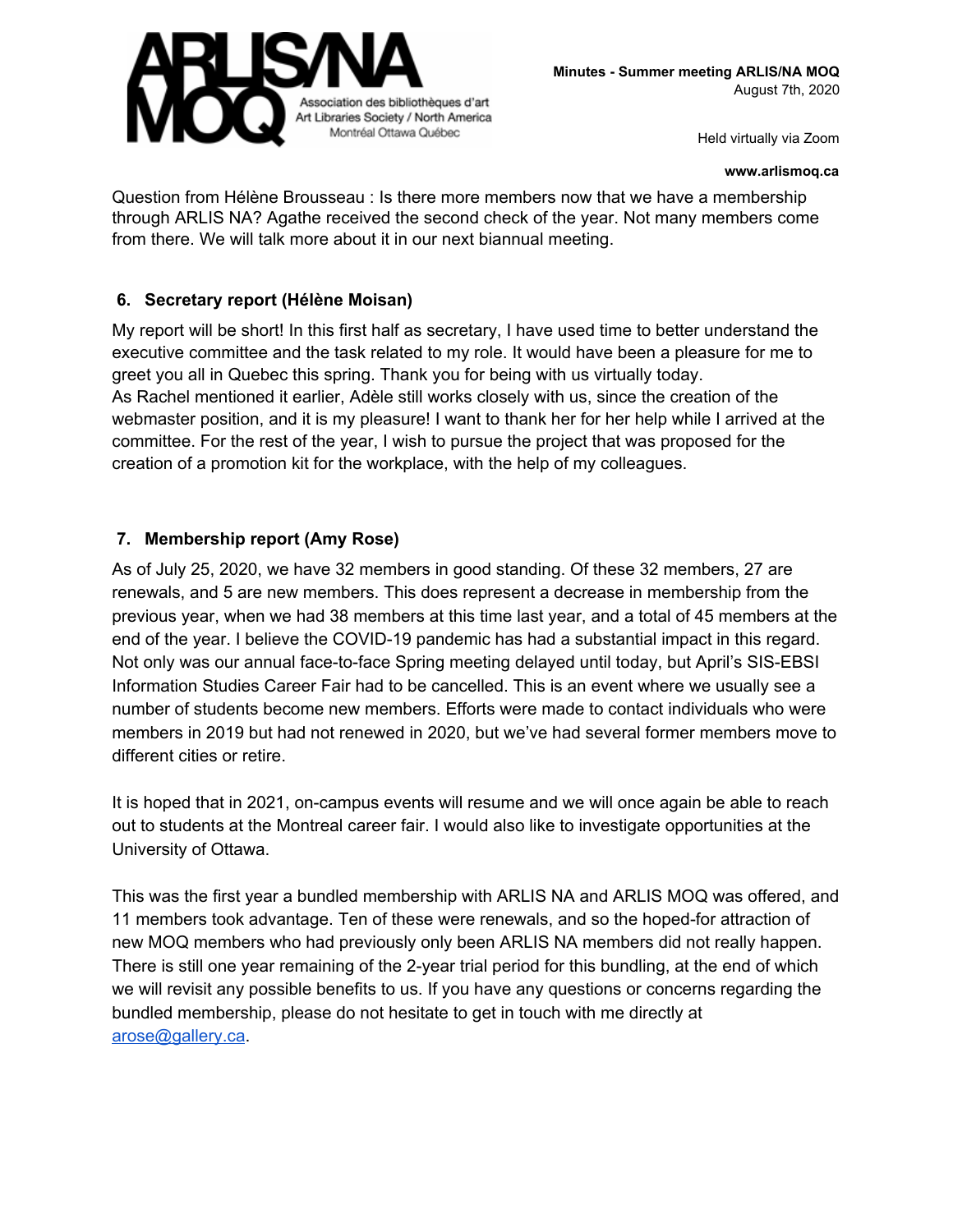

#### **www.arlismoq.ca**

I have appreciated the opportunity to get to know my colleagues on the Executive Committee since January, since I am rather new to the organization. I also appreciate your continued support of ARLIS MOQ, especially in these uncertain times.

#### **8. Committee reports**

#### **8.a. Nomination Committee (Jessica Hébert for Pamela Caussy)**

The Nominating Committee for the ARLIS/NA MOQ chapter is responsible for ensuring the Executive Committee's continuity by monitoring the terms of office and managing the call for Applicants. The following positions will be open for the 2021 Executive Committee: Vice-President and Treasurer. Here is a short description of the roles:

#### Vice-President:

The Vice-President shadows the President in their duties. This includes helping organize the annual Spring meeting and taking a leading role in the Fall meeting with the President's support. They are also responsible for collecting information and composing a regular news update, in collaboration with the executive committee, to be sent to all members. The Vice-President may be assigned other duties by the President and may propose special projects. Please note that the Vice-President becomes the President at the end of their Mandate. This position is essential to assure the continuity of ARLIS/NA MOQ activities and the vitality of the chapter. The Executive team is there to assist the Vice-President, and bilingualism is not mandatory. (mandate: 1 year)

#### Treasurer:

The Treasurer shall maintain financial records and perform any other duties inherent in the office (mandate: 2 years).

The Nominating Committee will put out a call for applicants in September 2020. Bilingualism is not mandatory for the roles. As a team, we work together to collaborate and assist with translations when needed.

#### **8.b. Professional Development Committee (Hélène Brousseau)**

We sent the call for candidates for the three 2020 grants December 10th 2019. The due date was January 6th 2020. Three candidates participated for the Michèle Gauthier travel and none for the Daphnée Dufresne and Marilyn Berger membership grants.

The nomination of Pierre Landry was selected for the Michèle Gauthier travel grant, for the amount of 2000\$ cad (trial period for an offer of the grant every two years). Because of COVID19, the St. Louis conference was cancelled. Following the options given by the executive committee and the professional development committee, Pierre Landry decided to give the 2000\$ back to the chapter. Being responsible for the funding for the 2021 conference in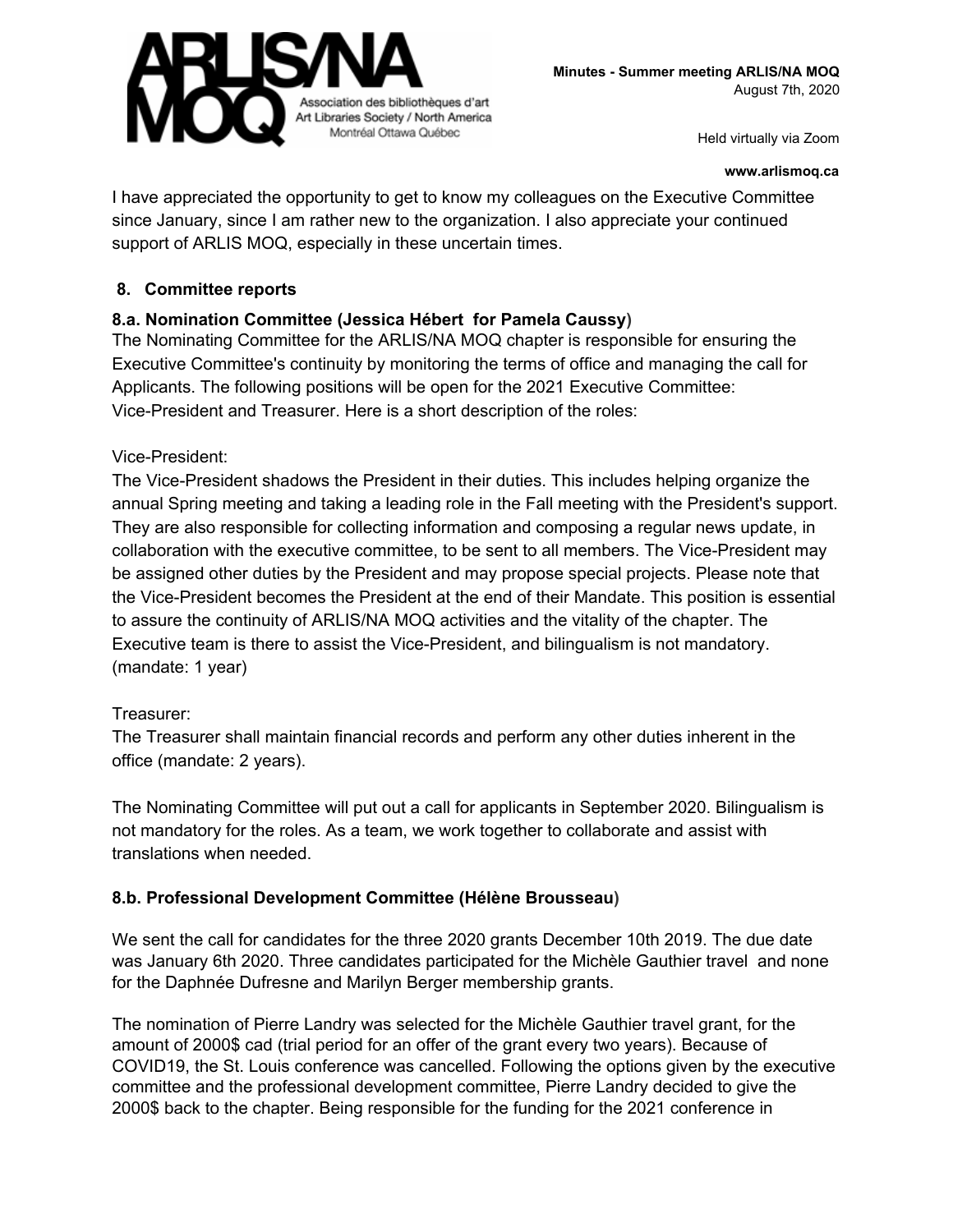

#### **www.arlismoq.ca**

Montreal, Pierre noted that in regards to the actual situation, he thinks that the chances of success for the fundraising activities are low, and that every contribution to the chapter will be welcome.

Following our decision in fall 2019, there will be no call for the travel grant for 2021, since it is offered every two years. The call for the two membership grants (Daphnée Dufresne and Marilyn Berger) will be launched in the fall to cover 2021 membership fees.

#### **8.c. MOQDOC Editorial Committee (François Dansereau)**

Since last year's meeting, MOQDOC activities have focused on clarifying the roles and responsibilities of the editorial committee and on the production of the fall publication.

First of all, Rachel Harris created a redaction guide for the authors who wish to submit an article to the MOQDOC. Some details need adjustments in the guide before making it available on the website.

Secondly, Simon Barry, last year's president, was able to contact Library and Archives Canada (LAC) about the ISSN number of the MOQDOC and it's online format. More details will follow.

In order to clarify the roles and responsibilities of the editor of the MOQDOC, and to facilitate the communication with the executive committee, we have created a document in which objectives, roles and tasks of the editor are described. The document will be soon shared with the executive committee for review and comments.

About the special edition of the MOQDOC, on "Audio and visual encounters in archives and libraries' ', the due date for submitting texts was July 1rst. We have received two propositions of text in english, and two in french. The design and web integration of these texts will start at the end of september. We do not have a specific publishing date for the issue, but we wish it will be available at the end of october, or beginning of november, for the fall meeting of the chapter.

In relation with the creation of the fall 2020 issue of the MOQDOC, we sent a call for participants a few weeks ago for the review of the texts submitted. We were very surprised and pleased by the enthusiasm of the members. In order to keep the process manageable, we even had to refuse help. But all the members who have mentioned being interested were informed that help would be needed for the review of texts related to the 2021 ARLIS NA conference. The format isn't decided yet, but we expect to create a special issue about the conference. About this, we will wait for indications from the planning committee, and are open to suggestions from the members.

For more information about the editorial committee, please contact François Dansereau (arlis.moqdoc@gmail).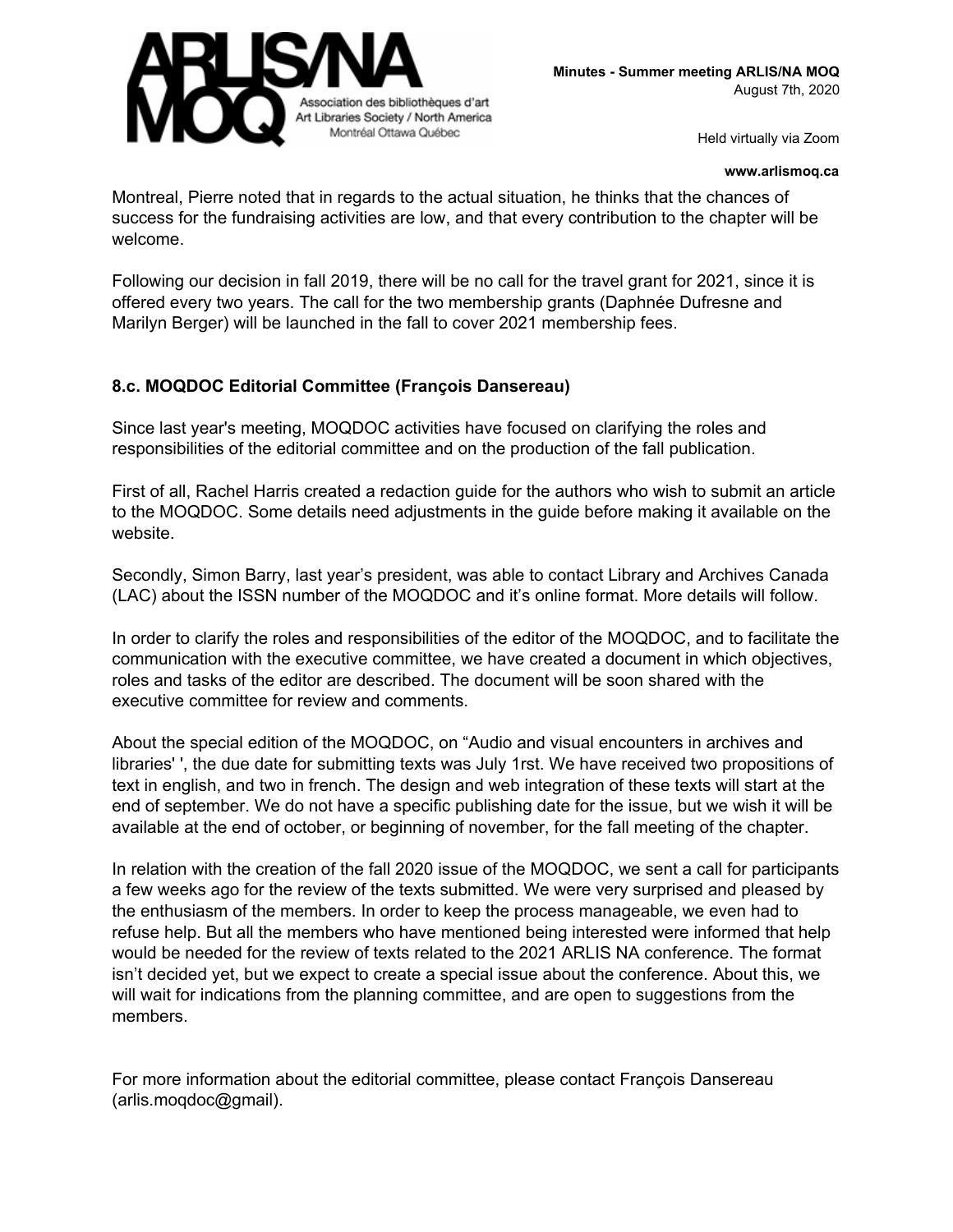

**www.arlismoq.ca**

## **9. ARLIS/NA Canadian Liaison report (Simon Barry)**

On May 12th, an ARLIS NA meeting was held on Zoom. With the cancellation for the 2020 conference, contact between members had been rare. It was an opportunity for every chapter representative to see each other. The objective was to find a shared goal for ARLIS Canada, but none was found. Nonetheless it was an opportunity for everybody to share their reality and the changes that have occured in the last months. A summary was created for every chapter. Amy Furness will check if it can be published on the website of ARLIS Canada.

## **10. ARLIS/NA 2021 (Adèle Flannery)**

As a reminder, the local planning committee is composed of 2 programming co-chairs, Jennifer Garland and John Latour, 1 development co-chair, Pierre Landry, and two local arrangements co-chairs, Viveca Pattison Robichaud and myself, Adèle Flannery. Since our last meeting, all positions relating to the organisation of the conference have been filled, with the exception of a second exhibitor coordinator. Thank you to all the members who have agreed to give some of their time to this important project.

The conference is scheduled to take place from May 9-13 2021 and will include the many facets that make a conference great : engaging sessions, professional development, networking opportunities and meetings.

Behind the scenes, the planning continues and the local planning committee discusses regularly by email and attends bi-weekly meetings with ARLIS NA executive board members. We have also met with the St-Louis conference planning committee members for some knowledge sharing.

Looking ahead, we are discussing ways to adjust to a potential second wave of COVID-19 cases and are looking into integrating a virtual component to the conference, which is part of ARLIS NA's larger accessibility mission.

Later this summer, you can expect a call for papers to be sent relating to our theme : Convergence = Créativité + Collaboration. We hope and encourage local members to submit their papers, in french and english.

Finally, in case you missed the reveal in April at the ARLIS NA Membership meeting we wanted to present to you the logo and branding designed for the [conference.](https://drive.google.com/file/d/1VJBwttUdY2Gt2OIpb9kwgxYnMlOGiVAU/view?usp=sharing)

The temporary [conference](http://arlismoq.ca/arlis-2021/) website on our ARLIS MOQ website is still available, but stay tuned to the list-serv as it will be our main channel for communication.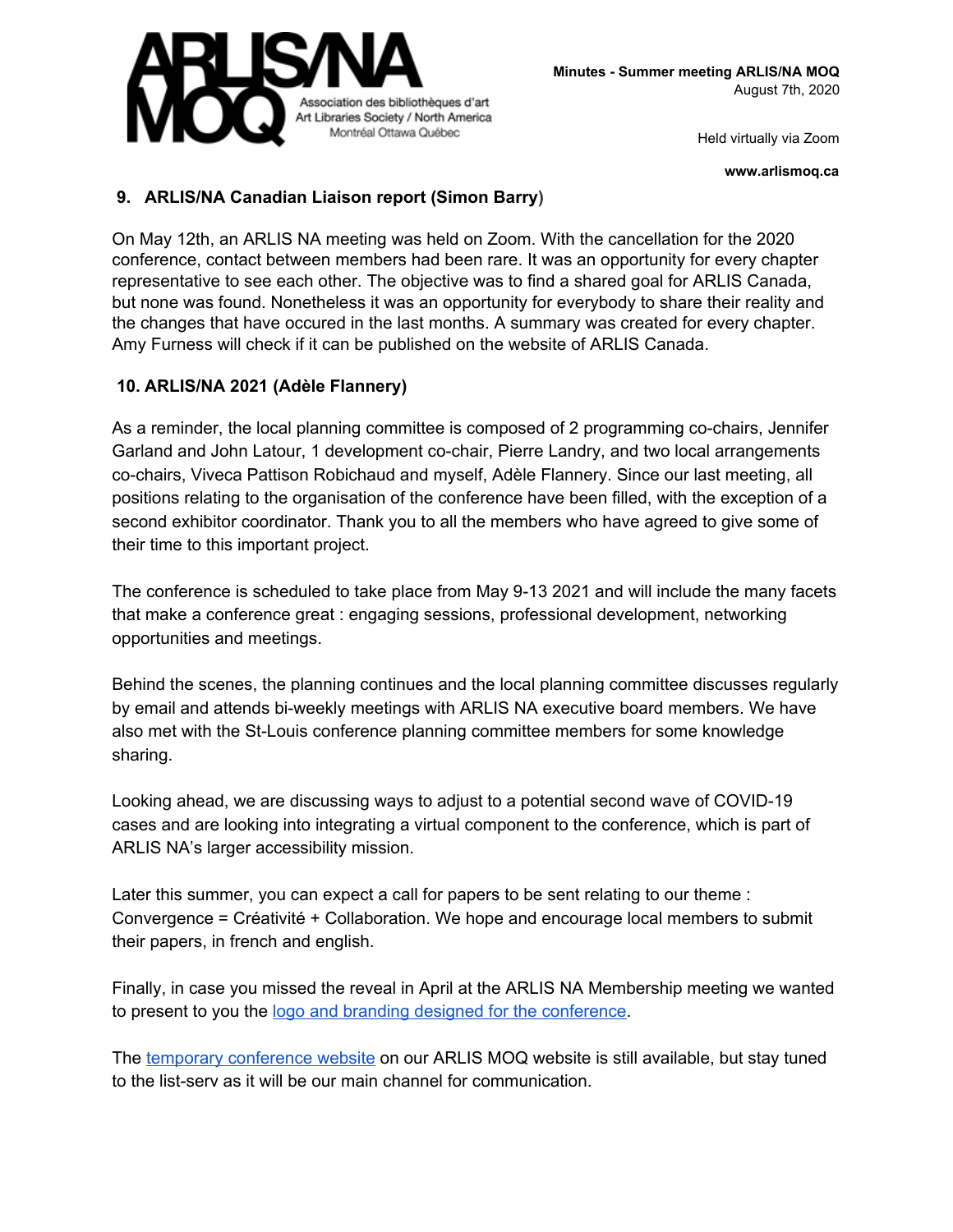

#### **www.arlismoq.ca**

Question from Susan Bissonnette : Do you think the border will be open by then? We don't know, but there will be a conference! Virtual conference held last week : any participants? Will there be some parts available online? Something will be offered, we will share when available.

#### **11. Vote (clarification of roles)**

I would like to discuss updating our bylaws. Article XI **D.** states "The Bylaws shall be reviewed at least every five (5) years or more frequently at the discretion of the Executive Committee.," With this said, further updates will need to be made, if we decide to move beyond the trial period of the bundling (more on that to come). If not a member, abstain from voting.

ARTICLE IX. STANDING COMMITTEES AND SPECIAL COMMITTEES

Our current bylaws state:

F. Committees shall provide the Executive Committee with a complete list of their members; they shall keep minutes of their meetings and shall submit a copy of such minutes to the Executive Committee.

Proposed amendment:

F. Subcommittee chairs shall attend 1-2 executive committee meetings with updates on the activities of the subcommittee

Question of Hélène Brousseau : Would all committee representatives attend the same meeting? No; possibly at a strategic moment in the year for every committee.

ON THE WEBMASTER POSITION

ARTICLE IV. OFFICERS - C. Terms of Office

The Webmaster shall be elected, approved by the exec, and renewed on an annual basis.

ARTICLE IV. OFFICERS - D. Duties of Officers

7. Webmaster

The Webmaster position is elected and approved by the Members of the Executive Committee. The Webmaster is responsible for maintaining ARLIS MOQ's website. The Webmaster may transfer from their position at the time of the Fall meeting OR confirm renewal for another term.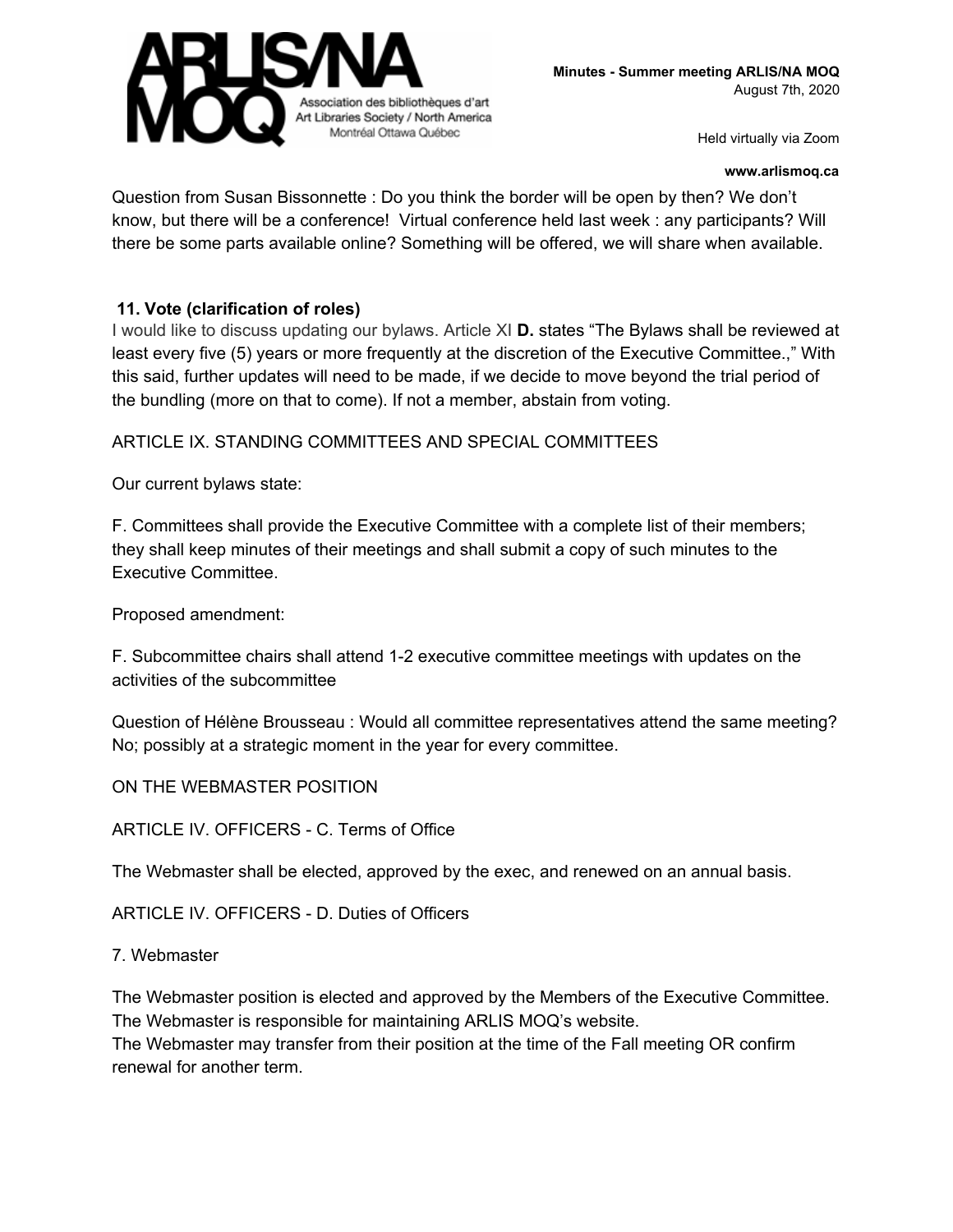

**Minutes - Summer meeting ARLIS/NA MOQ** August 7th, 2020

Held virtually via Zoom

**www.arlismoq.ca**

#### VOTE

ALL IN FAVOR OF VOTING TO AMEND OUR BYLAWS TODAY : 16 yes

ALL IN FAVOR OF ARTICLE IX.F TO READ AS: 16 yes

ALL IN FAVOR OF ARTICLE IV.V TO READ AS: 16 yes

ALL IN FAVOR OF ARTICLE IV.D.7 TO READ AS: 15 yes, 1 abstention.

#### **12. Varia**

#### **13. Ajournement**

David Greene motions, Francois Dansereau and Nancy Duff second.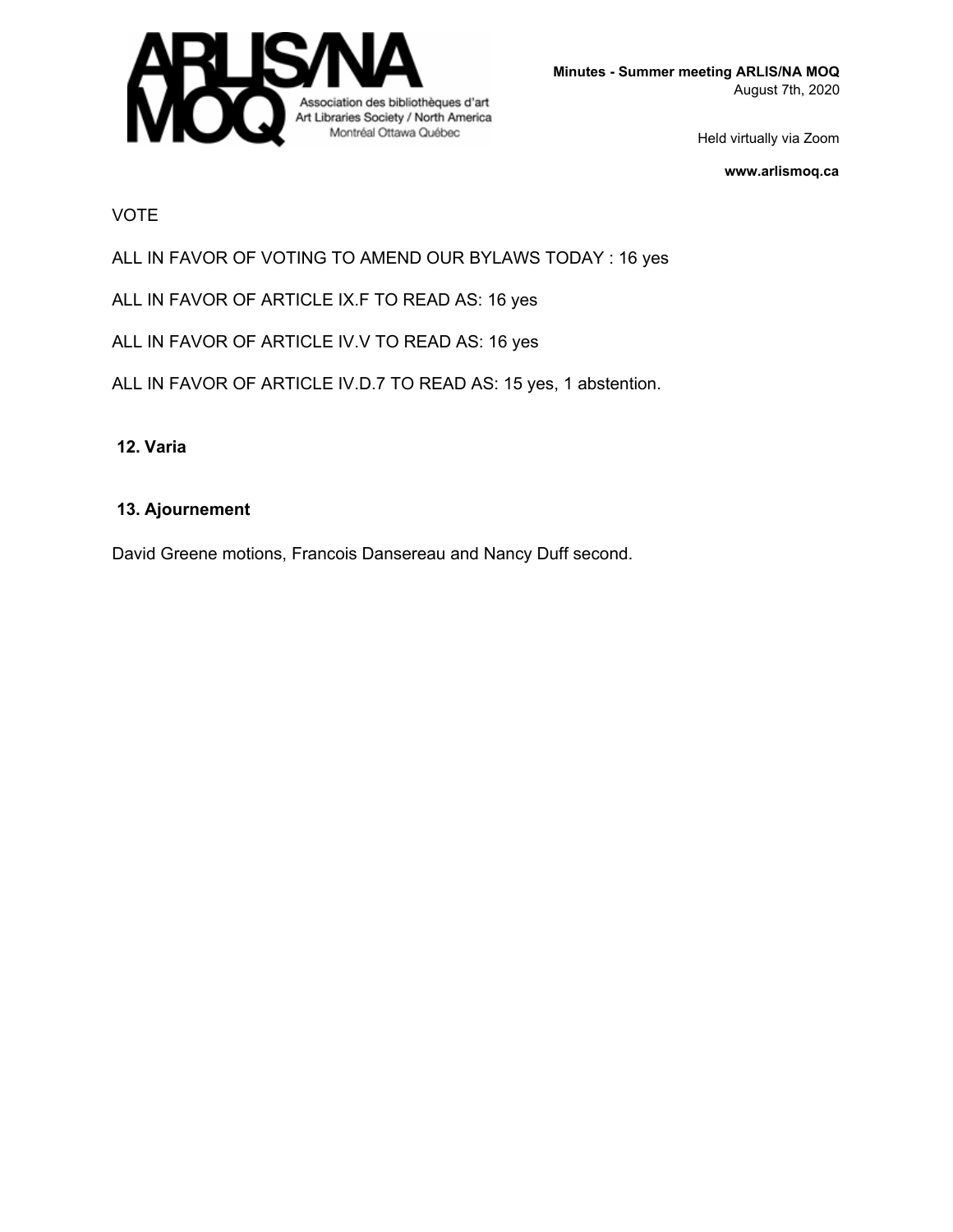

**www.arlismoq.ca**

## **Compte-rendu de la rencontre printemp-été d'ARLIS/NA MOQ 2020**

Présences: Amy Furness, Amy Rose, David Greene, Rachel Harris, John Latour, Jean-Sébastien Sauvé, Gwen Mayhew, Adèle Flannery, Susan Bissonnette, Michelle Johnson, Hélène Moisan, Pippa Bartlett, François Dansereau, Simon Barry, Hélène Brousseau, Tim Klähn, Jennifer Garland, Shira, Paulina Rousseau, Viveca Pattison Robichaud, Nancy Duff, Catherine Ratelle Montemiglio, Diane Dias de Fazio, Agathe Piroir.

#### **Message de bienvenue**

Tiohtiá:ke/Montréal est située sur des terres autochtones non cédées. Tiohtiá:ke est connue historiquement comme un endroit de rassemblement pour plusieurs des Premières Nations. Aujourd'hui, une population autochtone diversifiée ainsi que d'autres peuples résident ici. C'est dans le respect des liens avec le passé, le présent et l'avenir que nous reconnaissons les relations continues entre les Peuples Autochtones et autres personnes, incluant tous ceux et celles qui sont BIPOCs, dans la communauté montréalaise.Travaillons ensemble pour favoriser un esprit d'échanges authentiques.

## **[Survol du fonctionnement de Zoom]**

## **1. Adoption de l'ordre du jour**

Simon Barry adopted the agenda, seconded by Adèle Flannery.

## **2. Adoption du compte rendu de la dernière rencontre**

Adopted by Adèle, seconded by Hélène Brousseau

## **3. Rapport de la présidente (Rachel Harris)**

La COVID-19 a fait surgir de multiples défis, incluant des impacts sur les associations professionnelles telles que le chapitre MOQ de ARLIS/NA.

- Notre habituelle activité d'information auprès de l'EBSI et de SIS lors de la foire de l'emploi a été annulée.
- La Conférence 2020 a été annulée.
- Plusieurs charges de travail ont augmenté, tout en s'additionnant aux réalités du télétravail.
- Et, au milieu de tout ça, moi-même (en tant que personne de couleur) et plusieurs autres, ont été affectés par les actualités au sujet de meutres de membres des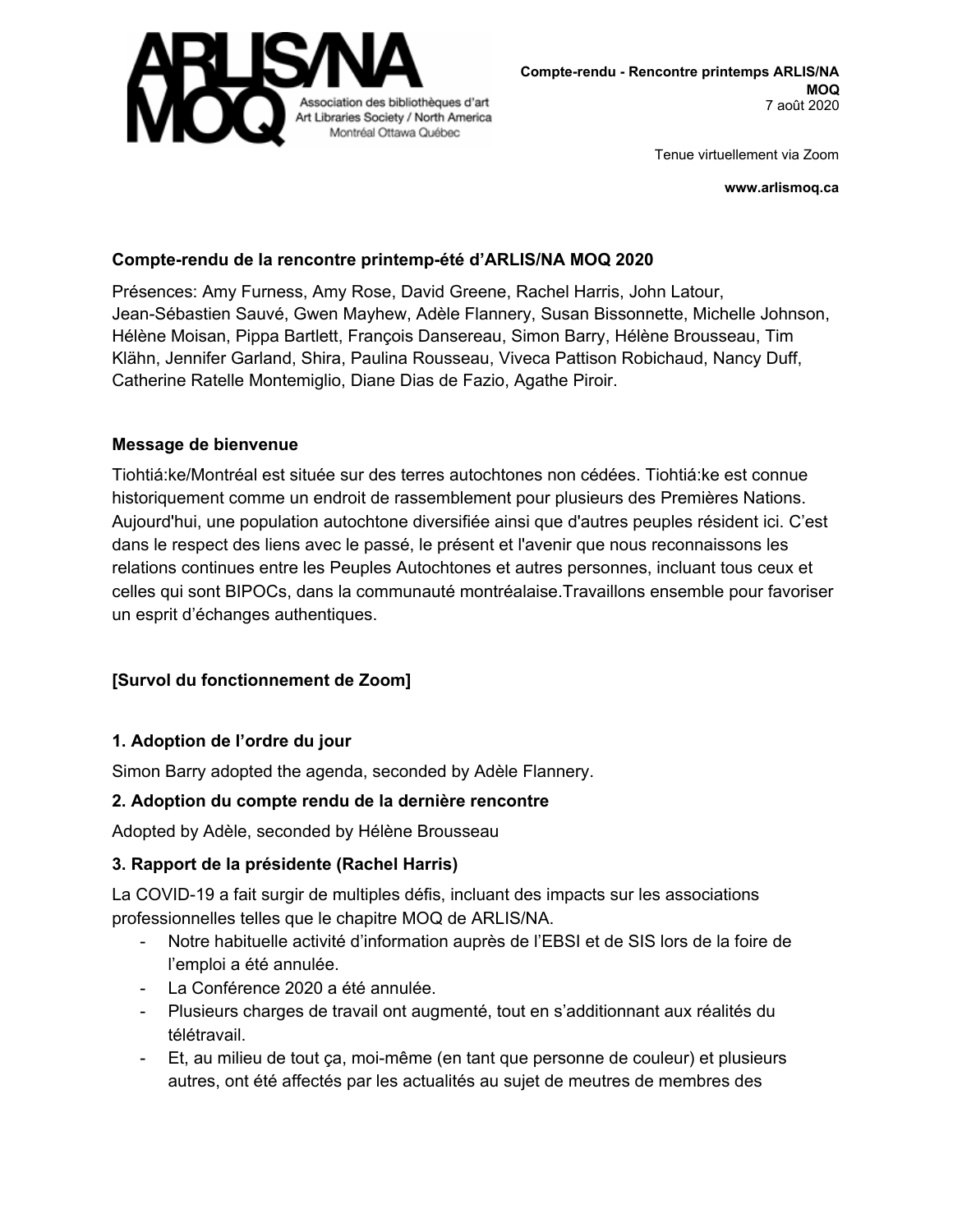

#### **www.arlismoq.ca**

communautés noires et autochtones aux États-Unis et au Canada, par le biais de la brutalité policière et du racisme systémique.

Jusqu'à maintenant, ce fut une année difficile.

Les situations difficiles peuvent aussi faire ressortir ce qu'il y a de mieux en nous. L'environnement numérique a permis de rassembler plusieurs d'entre nous.

- Les rencontres mensuelles du comité exécutif avec des membres situés à Ottawa, Montréal et Québec - ont été facilitées par Zoom.
- La communication entre chapitres et le réseautage ont été simplifiée. Nous sommes impatients d'accueillir et rencontrer ARLIS ONTARIO plus tard aujourd'hui.
- La superbe nouvelle plateforme du MOQDOC est particulièrement adaptée aux publications virtuelles, telles que celle publiée dernièrement.
- L'environnement virtuel a en effet facilité la façon dont les organisations du domaine de l'information en Amérique du Nord combattent le racisme systémique, ce qui soulève la question de comment ARLIS MOQ peut en faire plus? Ceci pourra faire objet des discussions lors de la rencontre prévue à 15h.

Au fin de cette portion administrative de la journée, l'élément principal que je souhaite mettre en lumière est le privilège de travailler avec l'équipe dévouée de l'exécutif et ses sous-comités. Vous faites en sorte que notre chapitre continue de prospérer au travers de ses activités annuelles.

- Merci à David Greene, vice-président, d'avoir pris en main l'organisation de notre rencontre semestrielle. Merci à Hélène Moisan (notre secrétaire) pour l'aide à la traduction, et à Amy Rose (notre registraire), Adèle Flannery (notre, maintenant officielle, webmestre) et Agathe Piroir (notre trésorière) pour votre éclairage supplémentaire. Vous êtes une équipe de travail fantastique!
- Avec François Dansereau à la barre de notre MOQDOC, notre publication professionnelle est plus fonctionnelle que jamais.
- J'aimerais aussi remercier Adèle pour son travail de longue haleine sur le site web, incluant le design du MOQDOC. Sur cette note de reconnaissance, vous, nos membres, avez voté pour lui octroyer le rôle de webmestre en février 2020.

Mon objectif pour le reste de mon mandat de présidente durant le contexte de la COVID-19 est de tenir ARLIS MOQ à flot et prospère parmi l'espace virtuel où nous nous sommes tous retrouvés.

# **4. Rapport du vice-président (David Greene)**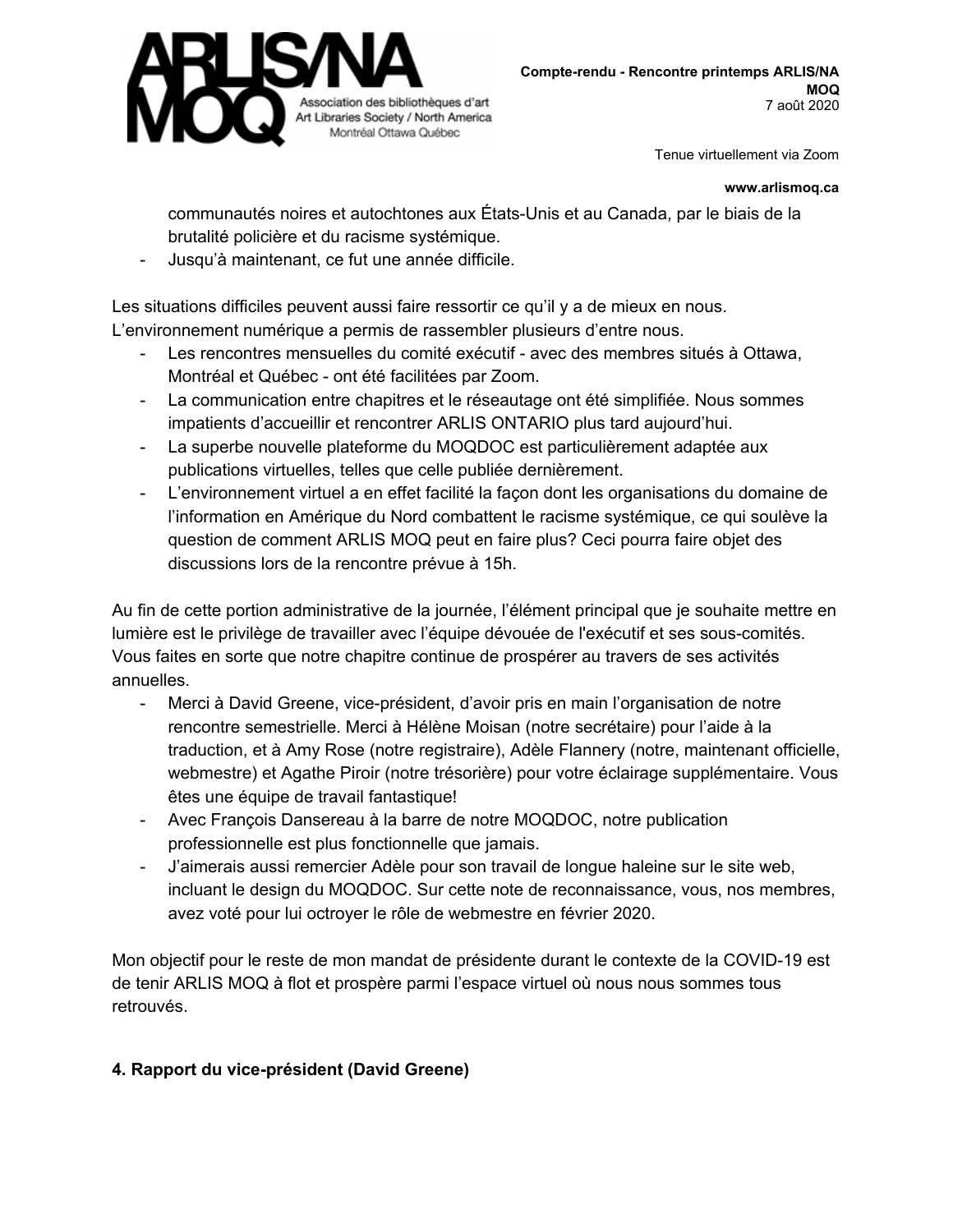

#### **www.arlismoq.ca**

Bonjour tout le monde! J'aimerais premièrement vous remercier tous d'avoir pris du temps dans vos horaires chargés pour vous joindre à nous en ces temps incertains, pour notre première rencontre de chapitre virtuelle. Merci d'être venus. Arriver à traduire de la meilleure manière nos vivantes rencontres en personne a été un défi, mais nous espérons avoir créé un horaire qui couvrira efficacement nos points administratifs tout en amenant un esprit de camaraderie, découverte et réflexion critique qui animent habituellement nos rendez-vous en chair et en os.

Il va sans dire que la première moitié de cette année a amené son lot de défi, comme Rachel en faisait mention. L'ironie de nos tentatives de rencontres de l'exécutif à distance durant les premiers mois de l'année, pré-pandémie, ne m'échappe pas -- disons que nous avons compris le fonctionnement. En vérité, avec la dispersion des membres de l'exécutif dans trois villes, l'environnement virtuel s'est prouvé productif et efficace. Ce fut, et ça reste, un plaisir de travailler avec mes collègues du comité pour s'assurer que notre chapitre continue d'avancer malgré les difficulté auxquelles nous faisons tous face.

En temps «normal», le rôle du vice-président est de suivre et d'aider la présidente en vue d'assumer son rôle l'année suivante. Alors que cette année fut jusqu'à maintenant tout sauf normale en regard de l'intégration, l'agilité et la créativité, ainsi que le support et le dévouement de notre merveilleux comité exécutif me rendent confiant du succès du chapitre, dans la foulée du leadership de Rachel en 2020, menant en 2021 à ma présidence et au point culminant que sera la conférence de Montréal. Je suis impatient à l'idée de passer cette journée en votre compagnie!

## **5. Rapport de la trésorière (Agathe Piroir)**

Il n'y a pas beaucoup de nouveau. Un paiement a été fait à St-. Louis, pour la conférence, et un paiement a été effectué pour le site web. Il n'y a pas eu d'autres dépenses

Les abonnements constituent la source de revenus.

Le total 3387,03\$ (Paypal et compte chèque).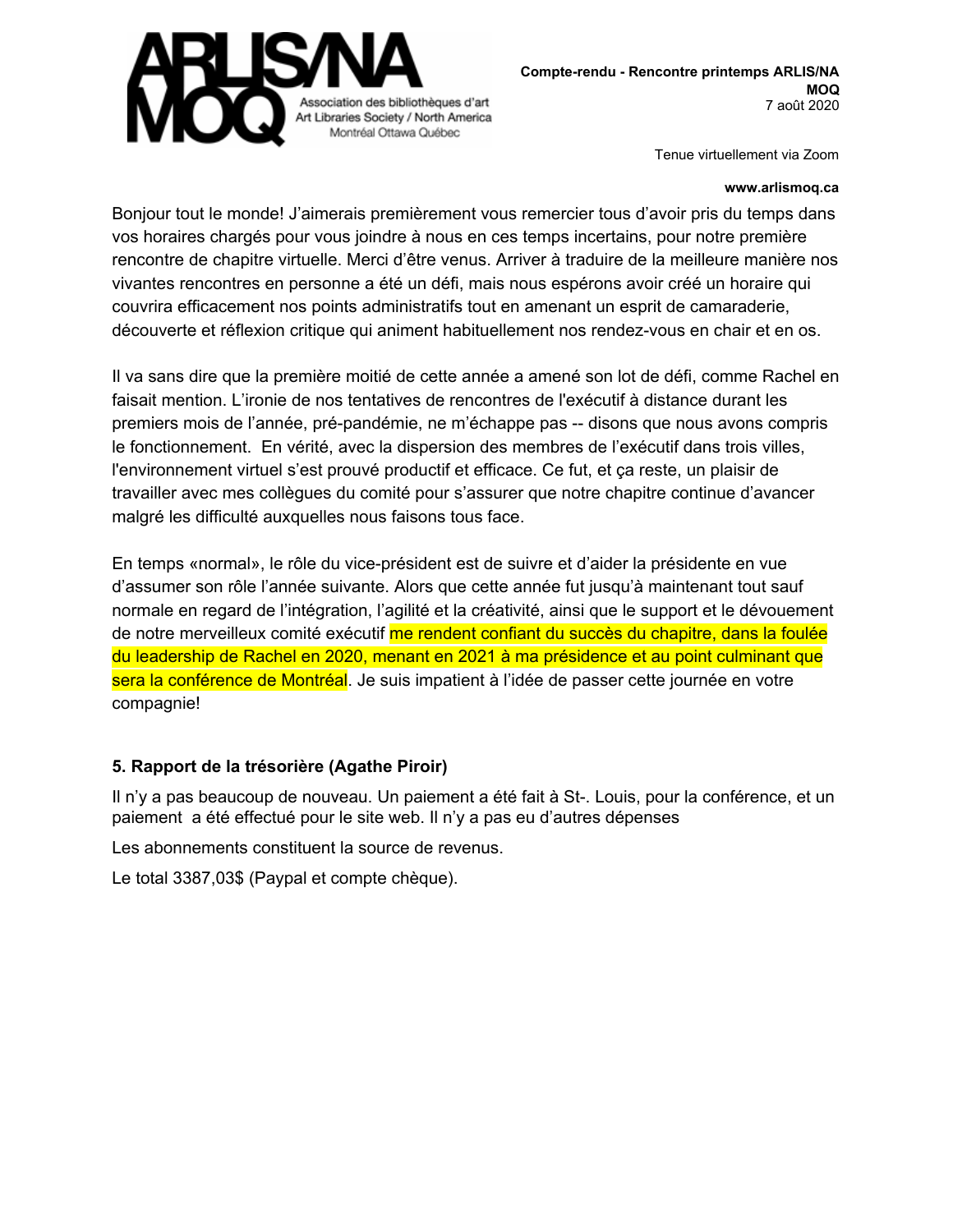

#### **www.arlismoq.ca**

| Du 01 janvier au 1 aout 2020                                  |              |               |
|---------------------------------------------------------------|--------------|---------------|
| le 1er janvier 2019                                           |              | \$3 102,41    |
|                                                               |              |               |
| Adhésion par/Membership from Arlis MOQ 2020                   | \$           | 210,00        |
| Adhésion par /Membership from Arlis NA 2019/2020*             | \$           | 253,50        |
| Inscription/Registration                                      |              |               |
| Dons/Donations                                                | \$           | 175,00        |
| Projet ponctuel/Special project                               |              |               |
|                                                               | \$           | 638,50        |
|                                                               |              |               |
| Bourses/Awards - Michelle Gauthier                            | \$           | ×,            |
| <b>Contributions ARLIS/NA ST Louis</b>                        | \$           | 100,00        |
| Dépenses /Activities expenditures<br>Meetings: Spring 2020 QC |              |               |
| Site web/Web hosting                                          | \$           | 218,07        |
| Frais Mensuels /Banking & Paypal Fees                         | \$           | 37,22         |
|                                                               | \$           | 355,29        |
| ATROIR                                                        | $\mathsf{s}$ | 3 3 8 5 , 6 2 |
|                                                               |              |               |
|                                                               |              |               |

Question d'Hélène Brousseau : Est-ce qu'il y a plus d'abonnés maintenant que les dus arrivent aussi de ARLIS NA . Deuxième chèque reçu depuis janvier. Peu d'arrivée par cette plateforme. Sera discuté davantage dans notre 2e rencontre annuelle.

#### **6. Rapport de la secrétaire (Hélène Moisan)**

Mon rapport sera très bref. Cette première demi-année en poste m'a permis d'apprivoiser le fonctionnement du comité exécutif et des diverses tâches qui nous occupent. Ça aurait été un plaisir pour moi de vous accueillir à Québec pour cette rencontre. Merci à tous d'être au rendez-vous avec nous virtuellement!

Comme l'a mentionné Rachel tout à l'heure, Adèle continue de travailler étroitement avec nous, suite à la création du poste de webmestre. Et comme j'en suis heureuse ! Je tiens à la remercier pour son soutien lors de mon arrivée dans ce nouveau poste.

Pour le reste de l'année, je souhaite poursuivre le projet qui avait été proposé de créer une trousse de promotion pour les milieux de travail, avec l'aide de mes collègues.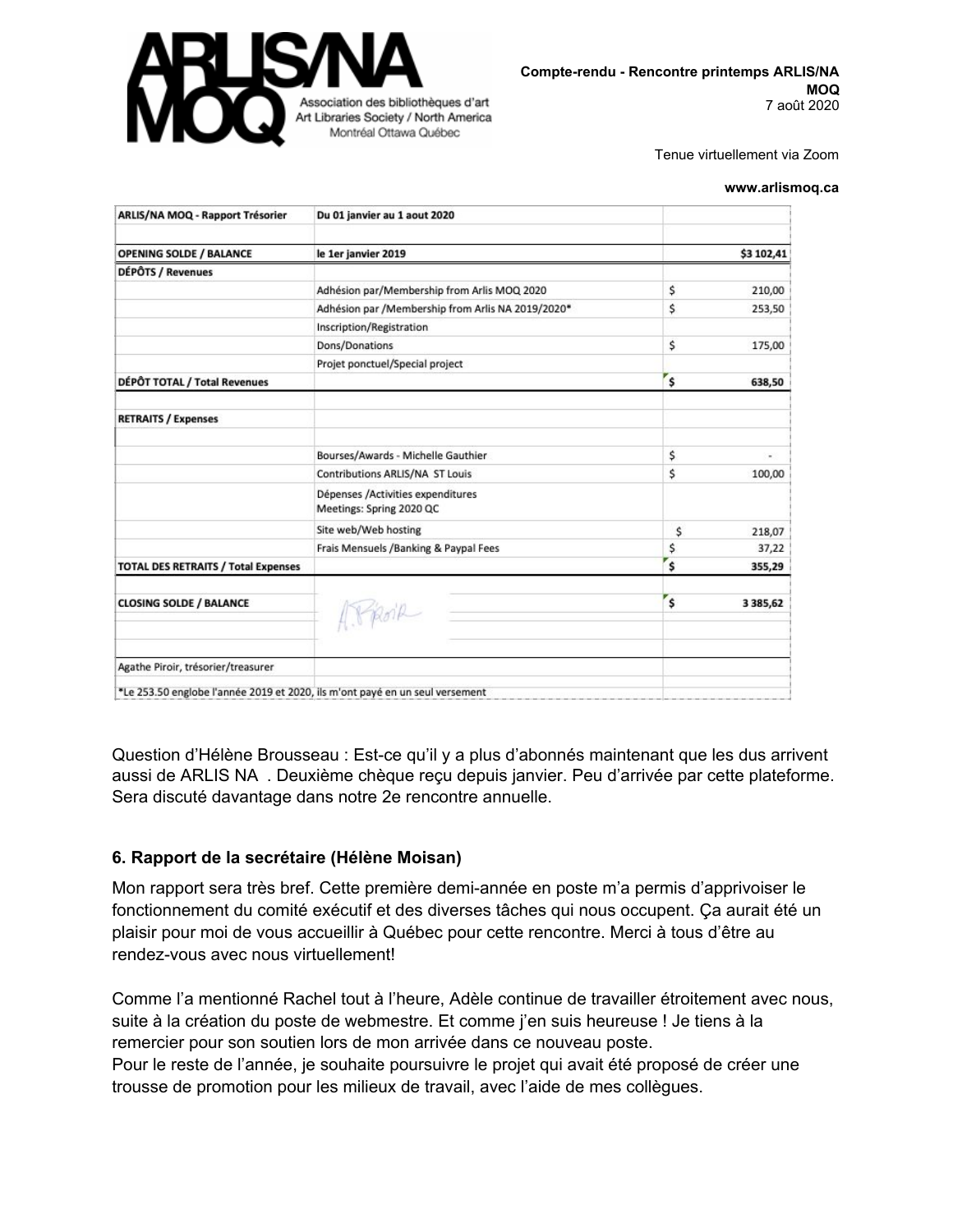

**www.arlismoq.ca**

# **7. Rapport de la registraire(Amy Rose)**

En date du 25 juillet 2020, nous avons 32 membres en règle. De ces 32 membres, 27 sont des abonnement renouvelés, et 5 sont des nouveaux. Ceci représente une diminution de nos membres par rapport à l'année dernière, alors que nous avions 38 membres au même moment, et un total de 45 à la fin de l'année. Je crois que la pandémie de COVID-19 a un impact significatif à cet égard. Non seulement notre rencontre semistrielle en personne a été repoussée jusqu'à aujourd'hui, mais la Foire de l'emploi EBSI-SIS, où nous devions être présent, a dû être annulée. C'est un événement où nous remarquons habituellement l'inscription de plusieurs étudiants. Des efforts ont été faits pour contacter les individus n'ayant pas renouvelé leur inscription de 2019 en 2020, mais plusieurs anciens membres ont changé de ville ou sont maintenant retraités.

Nous souhaitons qu'en 2021, les événements des différents campus reprendront et que nous pourrons à nouveau aller à la rencontre des étudiants à la foire de l'emploi. J'aimerais aussi évaluer les opportunités à l'Université d'Ottawa.

Cette année était la première de l'offre d'inscription combiné pour ARLIS NA et ARLIS MOQ, et onze membres s'en sont prévalus. Parmis ceux-ci, dix étaient des renouvellements, alors l'attrait attendu pour amener l'inscription de membres d'ARLIS NA seulement à notre chapitre ne s'est pas vraiment réalisé. Il reste un an à la période d'essai de deux ans pour ce forfait, à la fin de laquelle nous évaluerons les possibles bénéfices pour nous. Si vous avez des questions ou inquiétudes en regard du forfait d'inscription, n'hésitez pas à me contacter directement à [arose@gallery.ca.](mailto:arose@gallery.ca)

J'ai apprécié l'opportunité d'apprendre à connaître mes collègues du comité exécutif depuis janvier, puisque je suis plutôt nouvelle dans l'organisation. J'apprécie aussi votre support renouvelé pour ARLIS MOQ, spécialement en ces temps incertains.

## **8. Rapport des comités**

## **8.a. Le comité de nomination (Jessica Hébert for Pamela Caussy)**

Le comité de nominations pour le chapitre d'ARLIS/NA MOQ est responsable d'assurer la continuité du comité exécutif en surveillant les mandats et en assurant l'appel pour des candidatures.

Les postes suivants seront offerts pour le comité exécutif de 2021:

● Vice-président(e)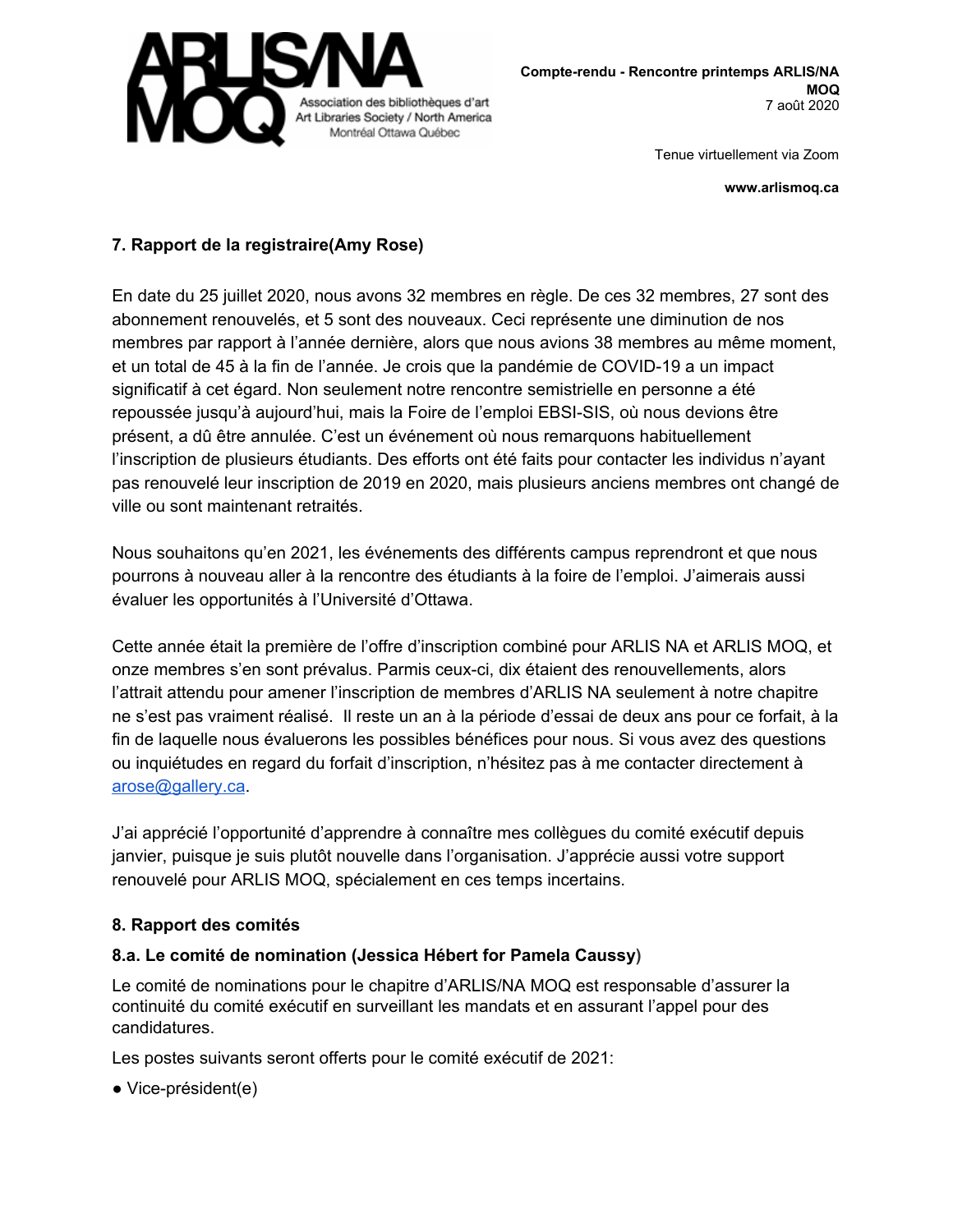

**www.arlismoq.ca**

## ● Trésorier(e)

Voici une courte description des rôles:

## Vice-président(e):

Le vice-président ou la vice-présidente soutient les tâches liées à la présidence. Ceci comprend l'aide à l'organisation de la réunion printanière et un rôle principal dans l'organisation de la réunion d'automne, avec le président ou la présidente. En collaboration avec le Comité exécutif, il faut également collecter de l'information et diffuser régulièrement des nouvelles concernant les activités du chapitre à tous les membres.

Le vice-président ou la vice-présidente peut effectuer des tâches supplémentaires confiées par le président ou la présidente, en plus de pouvoir proposer des projets spéciaux. Veuillez noter que le vice-président ou la vice-présidente occupera le poste de président ou de présidente à la fin du mandat.

(Mandat : 1 an)

# Trésorier(e):

Le trésorier ou la trésorière administre le budget et accomplit toutes autres tâches inhérentes à la fonction. Le trésorier ou la trésorière est chargé de présenter un rapport financier et un budget à chaque réunion semestrielle.

(mandat : 2 ans)

Le bilinguisme n'est pas obligatoire, et dans un esprit de collaboration, le travail d'équipe est encouragé pour assister avec la traduction au besoin.

# **8.b. Le comité de développement professionnel (Hélène Brousseau)**

Nous avons envoyé l'appel de candidatures pour les trois bourses de bourse 2020 le 10 décembre 2019. La date de tombée était le 6 janvier 2020. Nous avons reçu 3 candidatures pour la bourse de voyage Michèle Gauthier et aucunes candidatures pour les bourses d'adhésion Daphnée Dufresne et Marilyn Berger.

La candidature de Pierre Landry a été retenue pour la bourse de voyage Michèle Gauthier pour le montant de 2000\$ cad (période d'essai de bourse aux 2 ans). En raison de la COVID-19, le congrès de St. Louis a été annulé. Suivant les options offertes par l'exécutif et le comité de développement professionnel, Pierre Landry a choisi de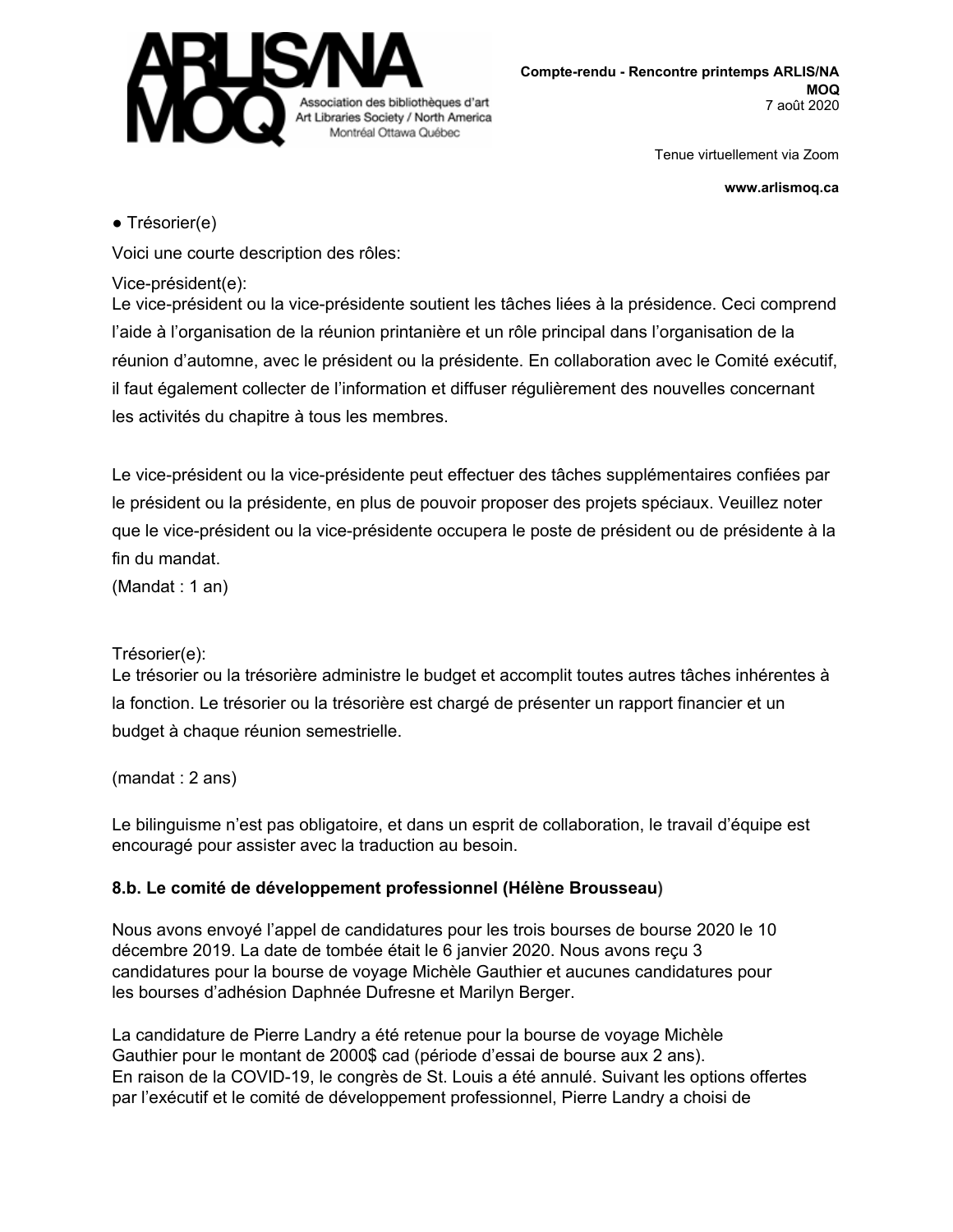

**www.arlismoq.ca**

remettre le montant de 2000\$ de la bourse au chapitre. Étant responsable du financement pour le congrès 2021 à Montréal, Pierre note que vu la situation actuelle, il ne s'attend pas à beaucoup de succès dans les activités de levée de fonds et qu'une contribution additionnelle de notre chapitre sera probablement bienvenue.

Suivant notre décision de l'automne 2019, il n'y aura pas de concours pour la bourse de voyage de 2021, car celle-ci sera offerte aux deux ans. Le concours pour les deux bourses d'adhésion (Daphnée Dufresne et Marilyn Berger) sera lancé à l'automne pour couvrir les frais d'abonnement de 2021**.**

#### **8.c. MOQDOC Editorial Committee (François Dansereau)**

Depuis la réunion d'automne dernier, les activités du MOQDOC se sont concentrées sur la clarification des rôles et responsabilités du Comité éditorial et sur la production du numéro à paraître à l'automne.

En premier lieu, Rachel Harris a rédigé un guide de rédaction pour les auteurs.trices qui désirent soumettre un article au MOQDOC. Il reste des petits détails à peaufiner sur le guide avant de le rendre disponible sur le site web.

Dans un second temps, notre ancien président Simon Barry, a réussi à entrer en contact avec Bibliothèque et archives Canada (BAC) concernant le numéro ISSN du MOQDOC et de son format en ligne. Plus de détails vont suivre.

Afin de clarifier les rôles et responsabilités de l'éditeur.trice du MOQDOC et de faciliter la communication avec le Comité exécutif, nous avons rédigé un document qui consiste à décrire les objectifs, le rôle et les tâches du poste d'éditeur. Le document va être partagé sous peu avec le Comité exécutif afin de recueillir commentaires, suggestions et révisions.

Concernant le numéro spécial du MOQDOC, qui porte sur les « Rencontres audio et visuelles dans les archives et bibliothèques, » la date limite pour la proposition de textes était le 1 er juillet. Nous avons reçu deux propositions de textes en anglais et deux en français. Nous révisons présentement les textes. La portion design et de l'intégration des textes dans notre plateforme web va débuter vers la fin septembre. Nous n'avons pas de date précise à ce jour concernant la publication du numéro, mais nous visons fin octobredébut novembre 2020 ou en même temps que la réunion d'automne du chapitre.

En lien avec la réalisation du numéro Automne 2020 du MOQDOC, il y a quelques semaines, nous avons lancé un appel aux membres afin de contribuer à la révision des textes. Nous avons été agréablement surpris et enchanté de l'enthousiasme des membres. Afin de garder le contrôle sur le processus, nous avons même dû refuser de l'aide. Par contre, nous avons indiqué aux membres que leur contribution serait grandement apprécié pour la révision de textes reliées à la conférence ARLIS NA qui aura lieu à Montréal en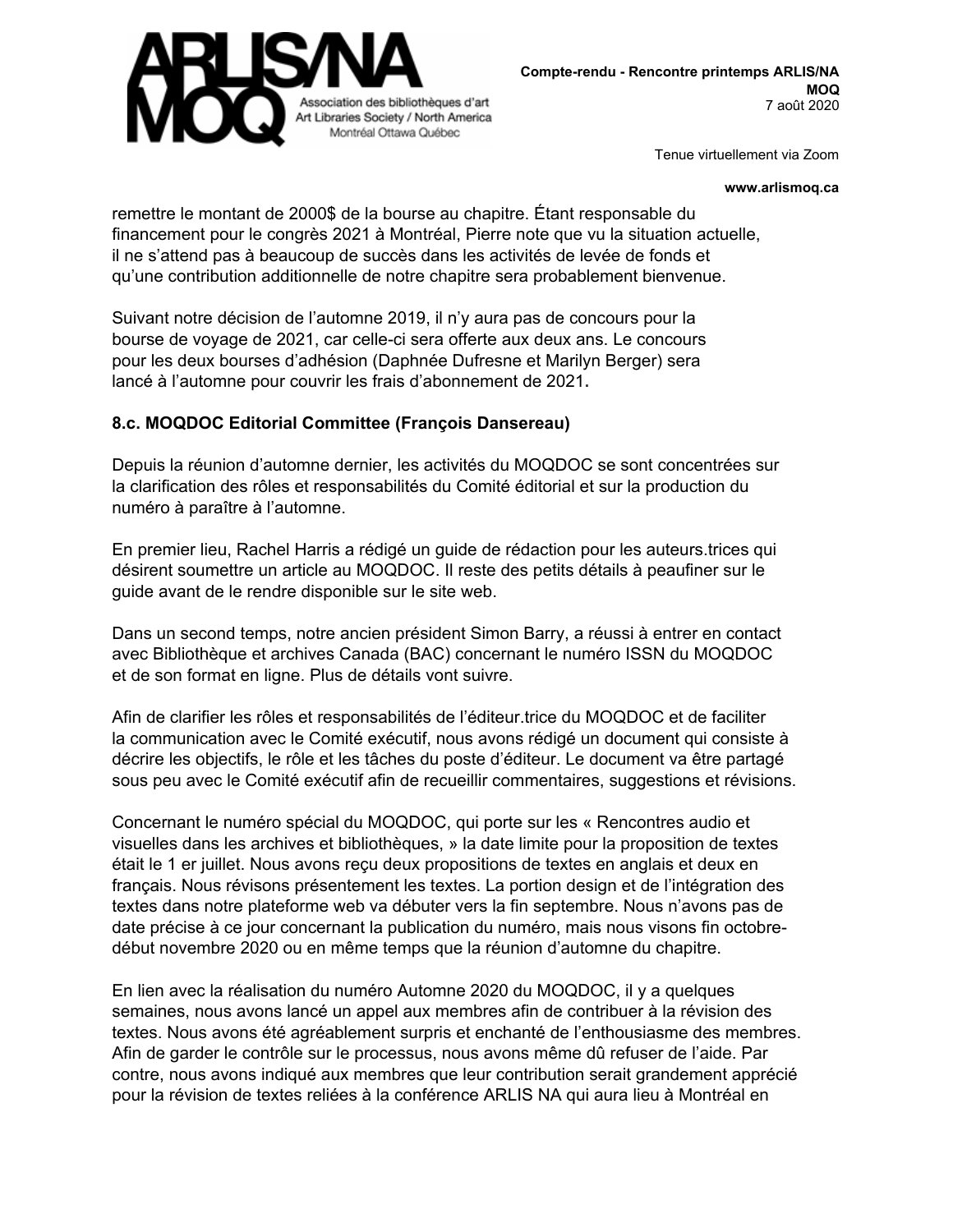

#### **www.arlismoq.ca**

2021. La forme et le format ne sont pas encore déterminés, mais nous anticipons que nous allons créer un numéro spécial sur la conférence. À ce titre, nous attendons les suggestions des membres et les directives du Comité responsable de la conférence.

Pour plus d'information concernant le comité éditorial, contactez François Dansereau (arlis.moqdoc@gmail).

#### **9. ARLIS/NA Canadian Liaison report (Simon Barry)**

Le 12 mai dernier, une réunion d'ARLIS NA s'est tenue sur Zoom. Avec annulation de la conférence : un vide de contact est survenu entre les membres. Ce fut donc une chance pour les représentants régionaux de se voir. Il y avait un souhait d'identifier un objectif commun pour ARLIS Canada: mais il n'y a finalement pas eu consensus. La situation actuelle a plusieurs impacts sur les organisations : La rencontre a permis de faire le point et d'échanger. Il n'y a rien de particulier à signaler. S'il y a un iintérêt à savoir ce qui se déroule au niveau candien, un rapport sommaire des différents représentants des chapitres a été produit. Amy Furness regardera comment le rendre accessible sur le site d'ARLIS Canada.

#### **10. ARLIS/NA 2021 (Adèle Flannery)**

À titre de rappel, le comité de planification est composé de deux coprésidents à la programmation, Jennifer Garland et John Latour, un président au développement, Pierre Landry et deux coprésidents aux arrangements locaux (logistique), Viveca Pattison Robichaud et moi-même, Adèle Flannery. Depuis notre dernière rencontre, tous les postes en lien à l'organisation de la conférence ont été comblés. Merci à tous les membres qui ont accepté de donner de leur temps à ce projet important.

La conférence est planifiée pour se tenir du 9 au 13 mai 2021 et incluera les multiples facettes qui font qu'une conférence est géniale : des sessions engageantes, du développement professionnel, des opportunités de réseautage et des rencontres.

Dans les coulisses, la planification continue et le comité discute régulièrement par courriel, et se rencontre de façon bihebdomadaire avec des membres du comité exécutif d'ARLIS NA. Nous avons aussi rencontré le comité de planification de la conférence de St.-Louis pour du partage de connaissance.

En regard de ce que l'avenir nous réserve, nous discutons de moyens de s'ajuster à une potentielle deuxième vague de cas de COVID-19 et regardons à intégrer des composantes virtuelles à la conférence, ce qui fait partie de la mission plus globale d'accessibilité d'ARLIS NA.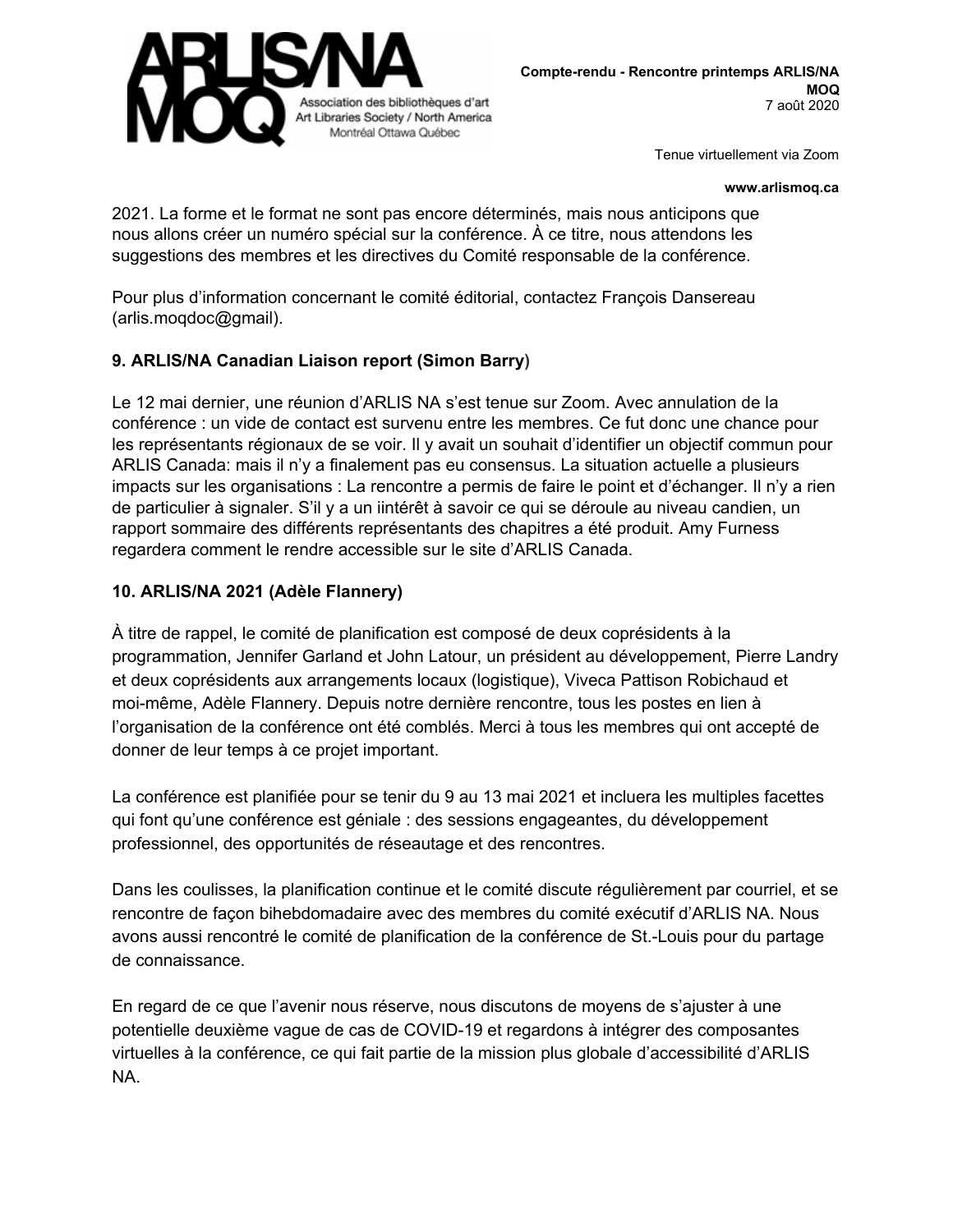

#### **www.arlismoq.ca**

Plus tard cet été, vous pouvez vous attendre à un appel à publication en lien avec notre thème : Convergence = Créativité + Collaboration. Nous espérons et encourageons les membres du chapitre à soumettre leur publication, en français et en anglais.

Finalement, dans le cas où vous auriez manqué le dévoilement en avril lors de la rencontre de membership d'ARLIS NA, nous voulions vous présenter le logo et l'image de [marque](https://drive.google.com/file/d/1VJBwttUdY2Gt2OIpb9kwgxYnMlOGiVAU/view?usp=sharing) pour la [conférence.](https://drive.google.com/file/d/1VJBwttUdY2Gt2OIpb9kwgxYnMlOGiVAU/view?usp=sharing)

Le site temporaire de la [conférence](http://arlismoq.ca/arlis-2021/) sur notre site ARLIS MOQ est toujours accessible, mais restez à l'affût de la liste d'envoi, puisque ce sera notre voie de communication principale.

Présentation du visuel et de la page temporaire du site. Question de Suzan : croyez-vous que les frontières seront ouvertes à ce moment? Nous ne savons pas, mais il y aura une conférence!

Une conférence virtuelle pour ARLIS NA s'est tenue la semaine dernière. Y avait-il des participants parmi ceux d'aujourd'hui? Y aura-t-il un enregistrement? Quelque chose était prévu. Sera partagé lorsque disponible.

## **11. Vote (clarification des rôles)**

Nous aimerions discuter de la mise à jour de nos règlements. I would like to discuss updating our bylaws. Article XI **D.** stipule "Les règlements doivent être révisés au moins tous les cinq (5) ans ou plus souvent, à la demande du comité exécutif.," Cela étant dit, de nouvelles mises à jour devraient être faites, advenant que nous poursuivons avec le forfait d'adhésion, une fois la période d'essai terminée (plus d'information à ce sujet à venir).

Si vous n'êtes pas un membre, vous abstenir de voter.

La traduction officielle sera disponible sur le site web.

## ARTICLE IX. COMITÉS PERMANENTS ET SPÉCIAUX

Nos règlements actuels stipulent:

F. Les comités doivent fournir une liste complète de leurs membres au comité exécutif. Ils doivent rédiger un procès-verbal pour chacune de leurs réunions et en remettre une copie au comité exécutif.

Nous proposons l'amendement: